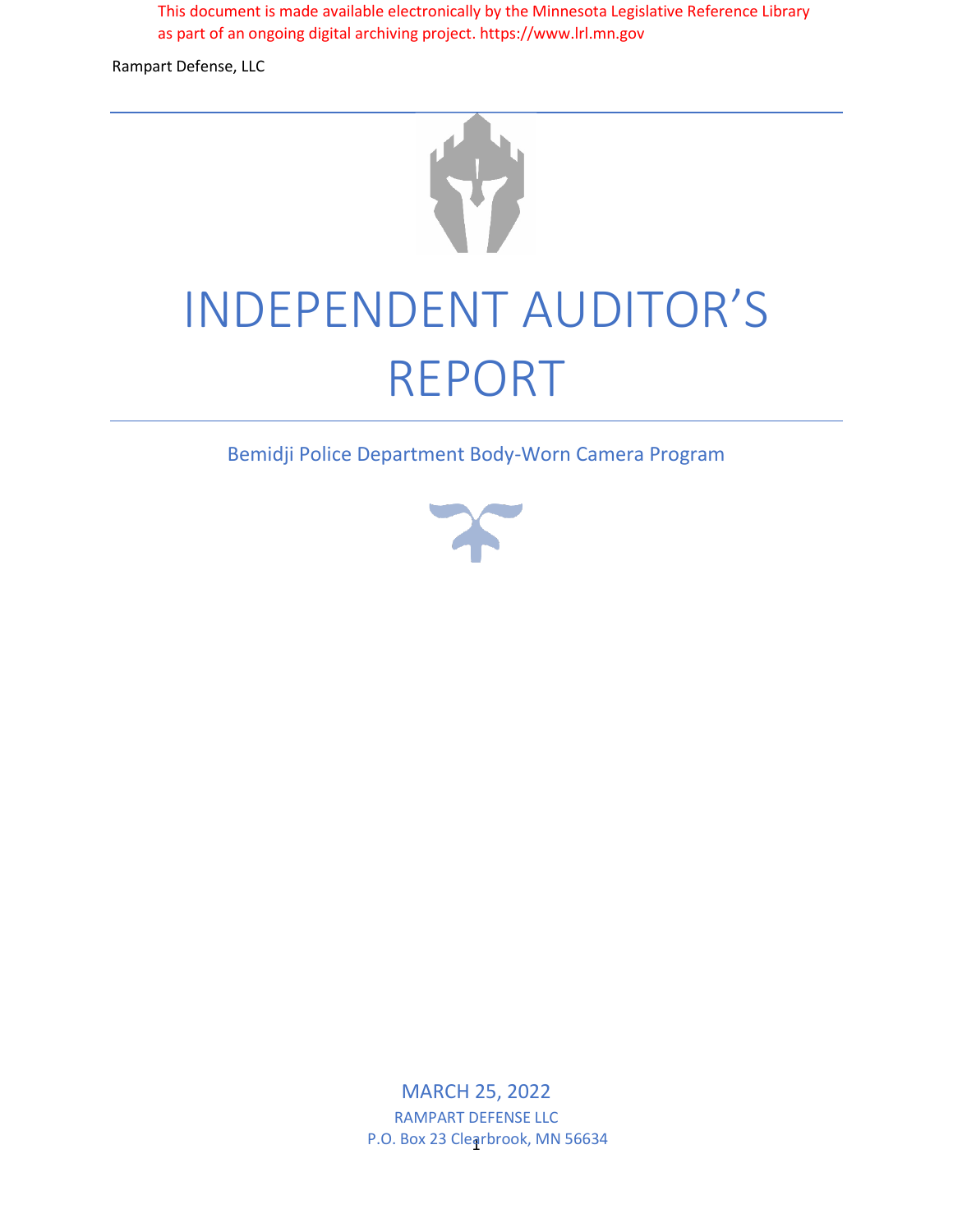#### **Audit Overview and Recommendations**

Dear Bemidji City Council and Chief Mastin:

We have audited the body-worn camera (BWC) program of the Bemidji Police Department (BPD) for the two-year period ended 12/31/2021. Minnesota Statute §13.825 mandates that any law enforcement agency operating a portable recording system (PRS)<sup>1</sup> program obtain an independent, biennial audit of its program. This program and its associated data are the responsibility of the Bemidji Police Department. Our responsibility is to express an opinion on the operations of this program based on our audit.

On March 8, 2022, Rampart Defense LLC (Rampart) met with Captain Dave Lazella, who provided information about BPD's BWC program policies, procedures and operations. As part of the audit, Rampart reviewed those policies, procedures and operations for compliance with Minnesota Statute §626.8473, which sets forth the requirements for creating and implementing a BWC program, and Minnesota Statute §13.825, which governs the operation of BWC programs. In addition, Rampart also conducted a sampling of BWC data to verify BPD's recordkeeping.

The purpose of this report is to provide an overview of this audit, and to provide recommendations to improve the BPD BWC program and enhance compliance with statutory requirements.

#### **BPD BWC Program Implementation and Authorization**

Effective August 1, 2016, Minnesota Statute §626.8473 Subd. 2 requires that:

A local law enforcement agency must provide an opportunity for public comment before it purchases or implements a portable recording system. At a minimum, the agency must accept public comments submitted electronically or by mail, and the governing body with jurisdiction over the budget of the law enforcement agency must provide an opportunity for public comment at a regularly-scheduled meeting.

Capt. Lazella provided copies of the following documents as evidence that BPD had met these requirements:

1. A body-worn camera implementation timeline showing each step of the proposed implementation process

<sup>&</sup>lt;sup>1</sup> It should be noted that Minnesota statute uses the broader term "portable recording system" (PRS), which includes body-worn cameras. Because body-worn cameras are the only type of portable recording system employed by BPD, these terms may be used interchangeably in this report.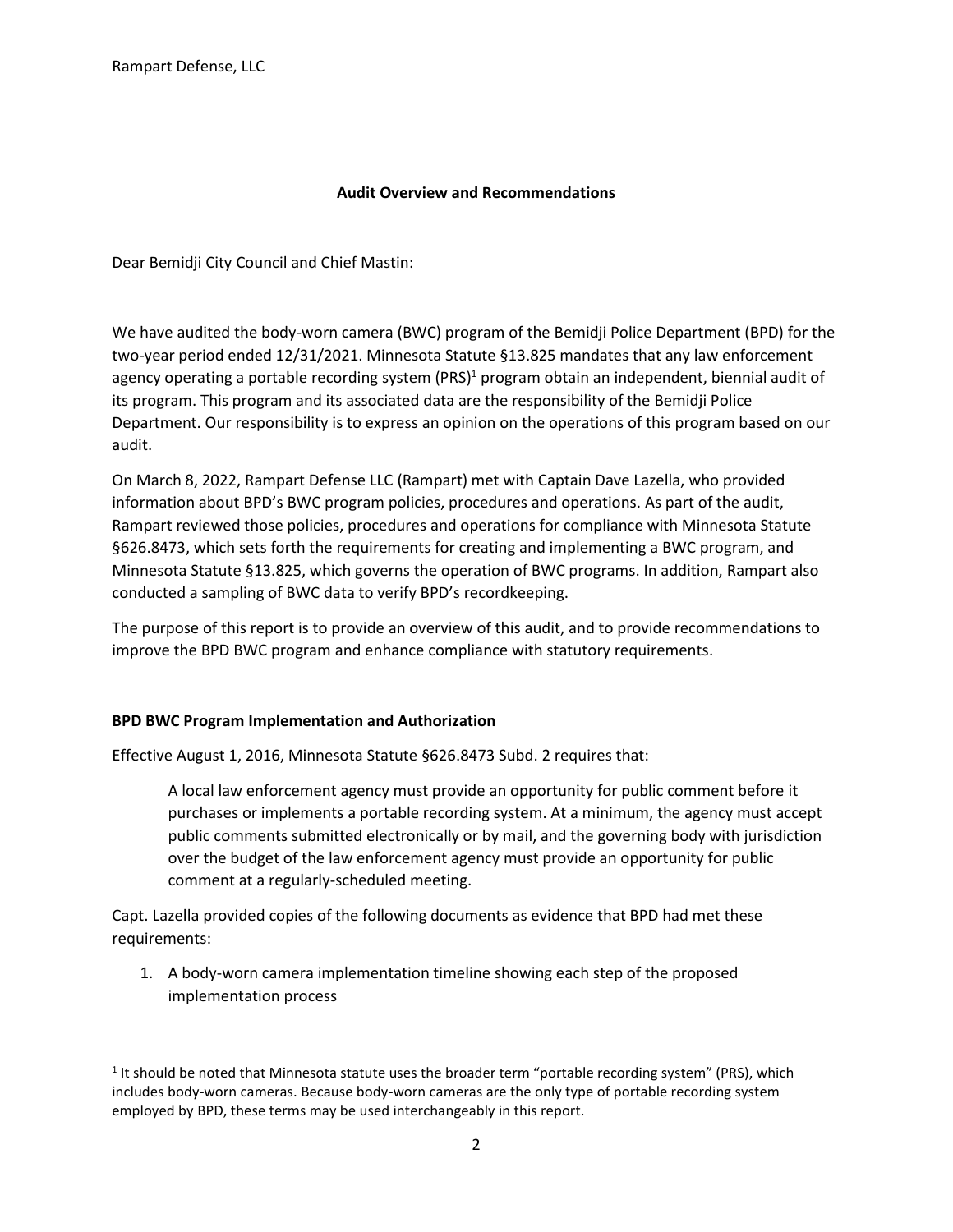- 2. Results of a February 2017 online survey conducted via Bemidji PD's Facebook page and the City of Bemidji website to gauge respondents' thoughts on the adoption and implementation of a BWC program. The survey included responses from 100 individuals as well as 63 comments.
- 3. A copy of a March 27, 2017, news release inviting the public to attend a "Body Camera Informational meeting" to be held at Bemidji City Hall from 6:30 P.M to 7:30 P.M on April 6, 2017.
- 4. Minutes of the April 17, 2017, Bemidji City Council meeting noting that the meeting was opened for public comment as required under Minnesota Statute §626.8473 Subd. 2 prior to purchasing or implementing a portable recording system. There were no public comments.
- 5. Minutes of the November 20, 2017, Bemidji City Council meeting documenting the purchase of DigitalAlly body-worn cameras and storage server equipment.

Copies of these documents have been retained in Rampart's audit files. In our opinion, Bemidji Police Department met the public notice and comment requirements prior to the implementation of their BWC program.

In addition, §626.8473 Subd. 3(a) requires that the law enforcement agency establish and enforce a written policy governing the use of its portable recording system, and states "[t]he written policy must be posted on the agency's Web site, if the agency has a Web site."

Capt. Lazella furnished to Rampart a copy of BPD's written BWC policy, as well as a link to BPD's BWC policy, which was posted on the City of Bemidji's website. Rampart verified that this link worked at the time of receipt. In our opinion, Bemidji Police Department is compliant with the requirements of §626.8473 Subd. 3(a).

# **BPD BWC WRITTEN POLICY**

As part of this audit, we reviewed BPD's BWC policy, a copy of which is attached to this report as Appendix A.

Minnesota Statute §626.8473 Subd. 3(b) requires a written BWC policy to incorporate the following, at a minimum:

- 1. The requirements of section 13.825 and other data classifications, access procedures, retention policies, and data safeguards that, at a minimum, meet the requirements of chapter 13 and other applicable law;
- 2. Procedures for testing the portable recording system to ensure adequate functioning;
- 3. Procedures to address a system malfunction or failure, including requirements for documentation by the officer using the system at the time of a malfunction or failure;
- 4. Circumstances where recording is mandatory, prohibited, or at the discretion of the officer using the system;
- 5. Circumstances under which a data subject must be given notice of a recording;
- 6. Circumstances under which a recording may be ended while an investigation, response, or incident is ongoing;
- 7. Procedures for the secure storage of portable recording system data and the creation of backup copies of the data; and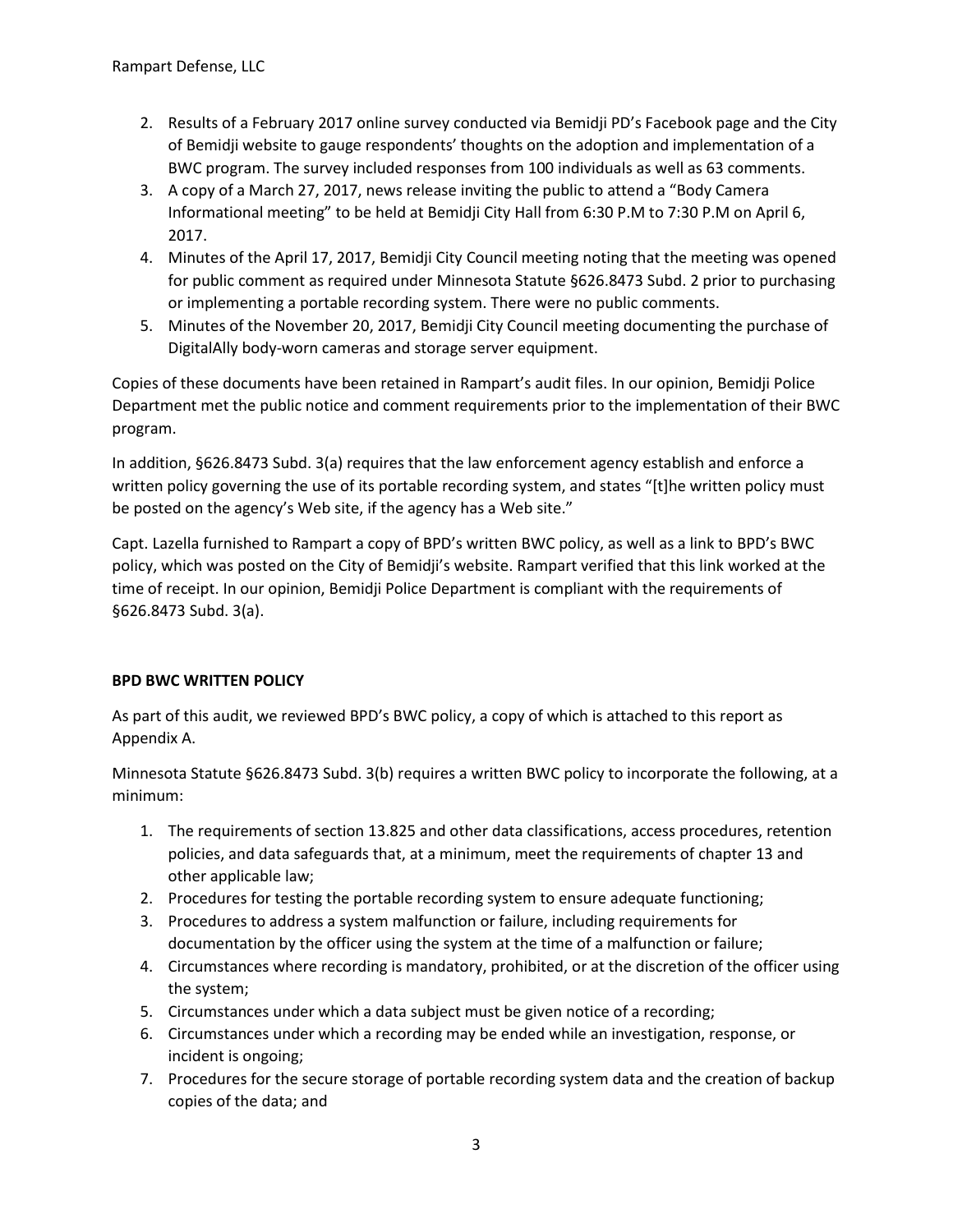8. Procedures to ensure compliance and address violations of the policy, which must include, at a minimum, supervisory or internal audits and reviews, and the employee discipline standards for unauthorized access to data contained in section 13.09.

Due to their complexity and interrelatedness, clauses 1 and 7 are discussed separately below. Clause 8 is also discussed separately.

In our opinion, the BPD BWC policy is compliant with respect to clauses  $2 - 6$ .

## **BPD BWC Data Retention**

Bemidji Police Department follows the General Records Retention Schedule for Minnesota Cities (GRRSMC) with respect to BWC data classified as having evidentiary value. BPD's BWC policy defines this to include "information [that] may be useful as proof in a criminal prosecution, related civil or administrative proceeding, further investigation of an actual or suspected criminal act, or in considering an allegation against a law enforcement agency or officer." A review of the relevant sections of the current GRRSMC schedule indicates that the stated retention guidelines appear to meet or exceed the requirements specified for each category of BWC data enumerated in §13.825 Subd. 3(b). BPD's policy specifies a minimum 90-day retention period for all BWC data, as required in §13.825 Subd. 3(a). BPD's policy further notes that "[w]hen a particular recording is subject to multiple retention periods, it shall be maintained for the longest applicable period."

BPD employs Panasonic body-worn cameras for Patrol personnel, as well as a small number of older Digital Ally units for Investigations staff. All BWC data are stored on a dedicated, secure server located on-site and maintained by Beltrami County Management Information Systems personnel. Rampart also reviewed these facilities as part of our audit of the Beltrami County Sheriff's Office BWC program in September of 2021.

BPD manages BWC data retention automatically, based on the data classification assigned to each video at the time of upload. If an officer fails to assign a data classification, the default retention period is permanent.

BPD's BWC policy states that each officer using a BWC "is responsible for transferring or assuring the proper transfer of the data from his or her camera(s) to the secure storage system by the end of that officer's shift." Capt. Lazella explained that while the BWC systems employed do offer wireless upload capability, this process has proven unreliable so BPD officers physically dock their BWCs in order to upload the data. Officers are required to assign the appropriate data label or labels to each file at the time of the upload, unless this was completed when the file was initially created.

In our opinion, BPD's written BWC policy is compliant with respect to applicable data retention requirements.

# **BPD BWC Data Destruction**

As discussed in the preceding section, Capt. Lazella advised us that BPD BWC data are stored on a secure on-site server, with data retention and deletion schedules managed automatically based on the data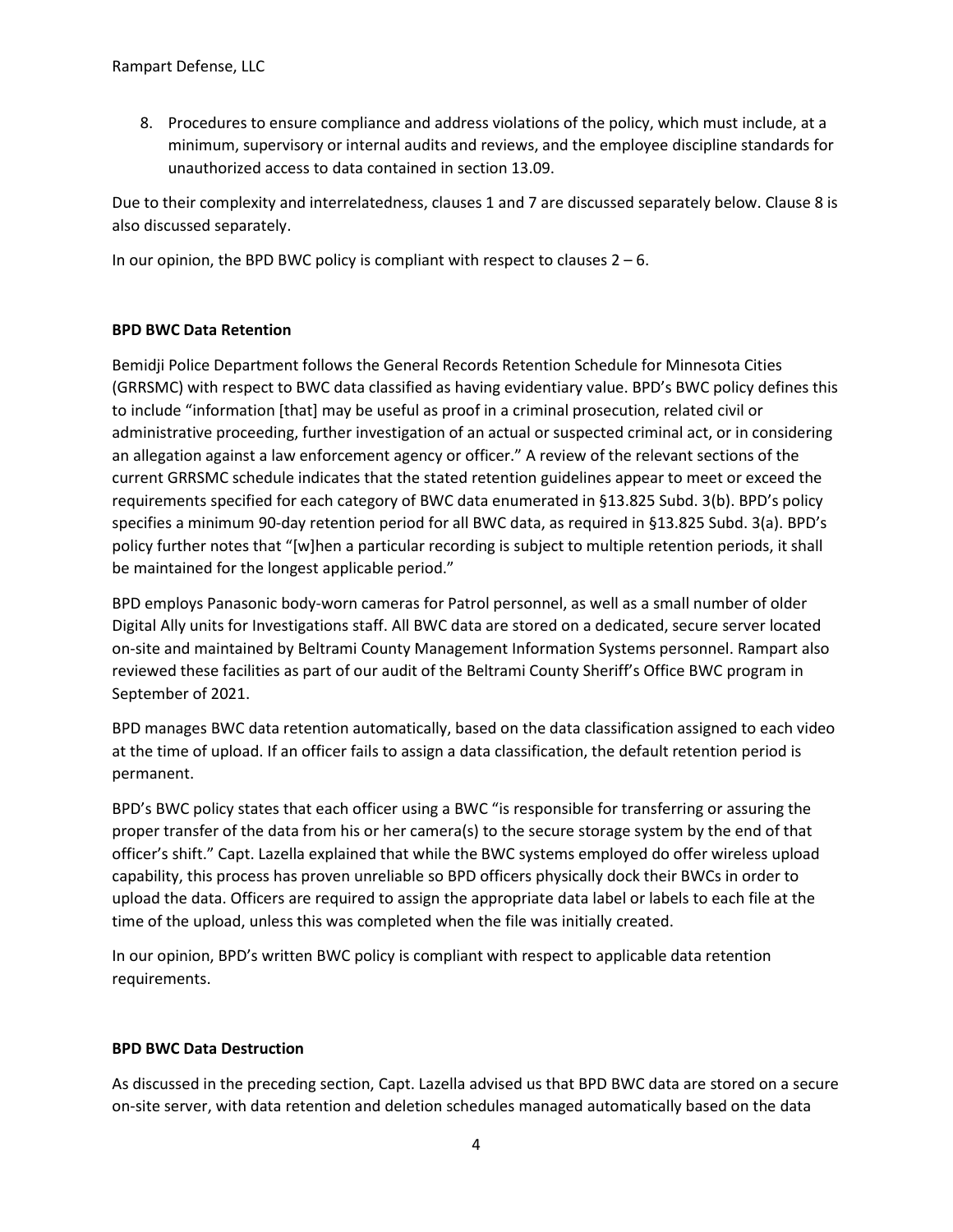classification assigned to each video. Deleted BWC data are overwritten by newly created files. In addition, at the time it is retired from service, any BPD-owned physical hard drive used to store BWC data will have all data deleted prior to being destroyed by physical means.

BWC data may also be copied to an optical disc (CD or DVD) when required for evidentiary purposes. All such discs are maintained in evidence until they are no longer needed, at which time they are destroyed through physical shredding.

In our opinion, BPD's written BWC policy is compliant with respect to the applicable data destruction requirements.

# **BPD BWC Data Access**

BPD's BWC policy states that the Records Division is responsible for processing requests from members of the public or the media for access to BWC data. All such requests are processed "in accordance with the MGDPA [Minnesota Government Data Practices Act] and other governing laws." Requests are reviewed by the city attorney and approved by the chief of police, or by Capt. Lazella in the chief's absence. Any required redaction is performed by the Criminal Intelligence Analyst.

BPD's BWC policy also states that BWC data "may be shared with other law enforcement agencies only for legitimate law enforcement purposes that are documented in writing at the time of the disclosure." In addition, BWC data "shall be made available to prosecutors, courts, and other criminal justice entities as provided by law." Requests for BWC data from outside agencies must be made on agency letterhead and are subject to the same review and authorization process described above. Prior to releasing data, the receiving agency is given a verbal reminder of their obligations under §13.825 Subd. 7 and Subd. 8, which include a requirement to maintain BWC data security. Data sharing is accomplished via external media, such as optical disc (CD or DVD), USB memory stick or external hard drive, depending on the amount of data.

In our opinion, BPD's written BWC policy is compliant with respect to the applicable data access requirements.

#### **BPD BWC Data Classification**

BPD's BWC Policy states that "BWC data is presumptively private," and further states that "BWC recordings are classified as private data about the data subjects unless there is a specific law that provides differently." Active criminal investigation data are classified as confidential. BPD BWC Policy also identifies certain categories of BWC data that are public.

This section of the BPD BWC policy mirrors the categories and language of §13.825 Subd. 2. In our opinion, this policy is compliant with respect to the applicable data classification requirements.

#### **BPD BWC Internal Compliance Verification**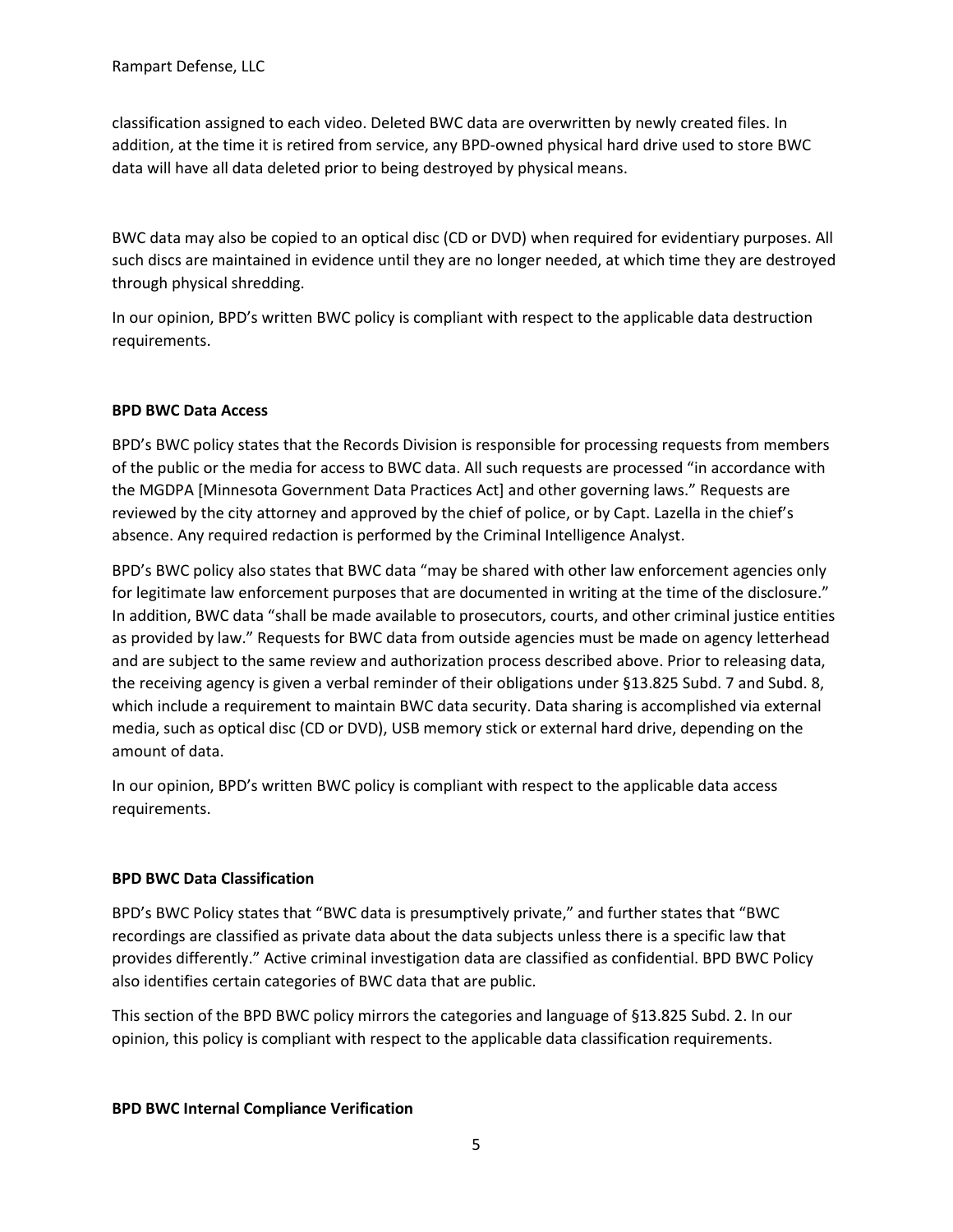The BPD BWC Training and Compliance section states that "[s]upervisors shall monitor for compliance with this policy," while the Agency Use of Data section states that:

At least once a month, supervisors will randomly review BWC… usage by each officer they supervise to ensure compliance with this policy and to identify any performance areas in which additional training or guidance is required. This review will include a minimum of four (4) recordings which will be documented in a database maintained by this department.

In addition, supervisors may access BWC… data for the purposes of reviewing or investigating a specific incident that has given rise to a complaint or concern about officer misconduct or performance.

Capt. Lazella advised us that the monthly supervisory review includes a sampling of the recordings created by the start-of-shift function testing mandated in their policy.

BPD's written BWC policy addresses consequences associated with violations of the policy, to include both disciplinary action and potential criminal penalties.

In our opinion, this policy is compliant with respect to the compliance and disciplinary requirements contained in §626.8473 Subd. 3(b)(8).

## **BPD BWC Program and Inventory**

BPD currently possesses six (6) Digital Ally and twenty-nine (29) Panasonic body-worn cameras, for a total of 35 body-worn cameras.

The BPD BWC policy identifies those circumstances in which deputies are expected to activate their body-worn cameras, as well as circumstances in which they are prohibited from activating their bodyworn cameras. The policy also provides guidance for those circumstances in which BWC activation is deemed discretionary. For Patrol personnel, the Panasonic body-worn cameras are synced to their squad camera systems and are activated automatically anytime the squad's emergency lights are activated.

Capt. Lazella advised us that he is able to determine the number of BWCs deployed by reviewing the schedule and/or payroll data.

As of the audit date, March 8, 2022, BPD maintained 11.3 TB of BWC data.

# **BPD BWC Physical, Technological and Procedural Safeguards**

BPD BWC data are initially recorded to a hard drive in each officer's BWC. Prior to the end of each shift, the officer places his or her BWC in a docking station at BPD. Any BWC data are then uploaded automatically to a secure, on-site server. In the event an officer fails to label a video, the default retention period is permanent to avoid the accidental loss of data.

Officers have view-only access to their own data for report writing, trial preparation, data administration, investigatory purposes and other legitimate law enforcement purposes. Officers are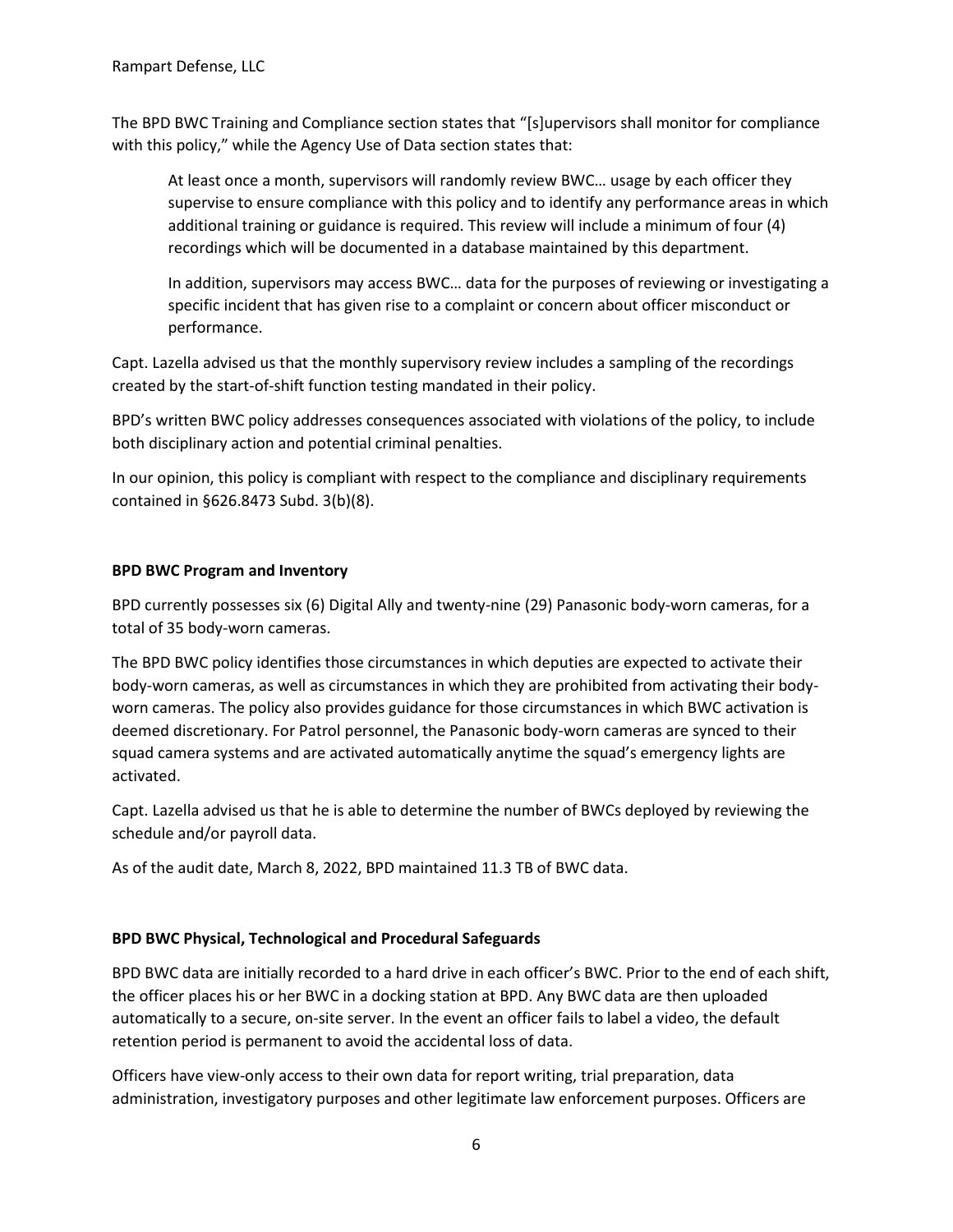required to document the reasons for accessing BWC data each time they do so. All BWC data access is logged automatically and available for audit purposes.

### **Enhanced Surveillance Technology**

BPD currently employs BWCs with only standard audio/video recording capabilities. They have no plans at this time to add enhanced BWC surveillance capabilities, such as thermal or night vision, or to otherwise expand the type or scope of their BWC technology.

If BPD should obtain such enhanced technology in the future, Minnesota Statute §13.825 Subd. 10 requires notice to the Minnesota Bureau of Criminal Apprehension within 10 days. This notice must include a description of the technology and its surveillance capability and intended uses.

## **Data Sampling**

Rampart selected a random sample of 132 ICRs from which to review any available BWC recordings. It should be noted that not every call will result in an officer activating his or her BWC. For example, an officer who responds to a driving complaint but is unable to locate the suspect vehicle would be unlikely to activate his or her BWC. It should also be noted that because the audit covers a period of two years, while most BWC data is only required to be retained for 90 days, there is a significant likelihood that the sample population will include ICRs for which BWC data was created, but which has since been deleted due to the expiration of the retention period. The auditor reviewed the retained BWC videos to verify that this data was accurately documented in BPD records.

All reviewed videos were properly identified by ICR number. During our review, we identified one BWC video that was retained beyond its allowable destruction date due to an incorrect data label.

# **Audit Conclusions**

In our opinion, the Bemidji Police Department's Body-Worn Camera Program is substantially compliant with Minnesota Statutes §13.825 and §626.8473.

 $\sqrt{r}$ 

Daniel E. Gazelka Rampart Defense LLC 3/25/2022

Appendix A follows: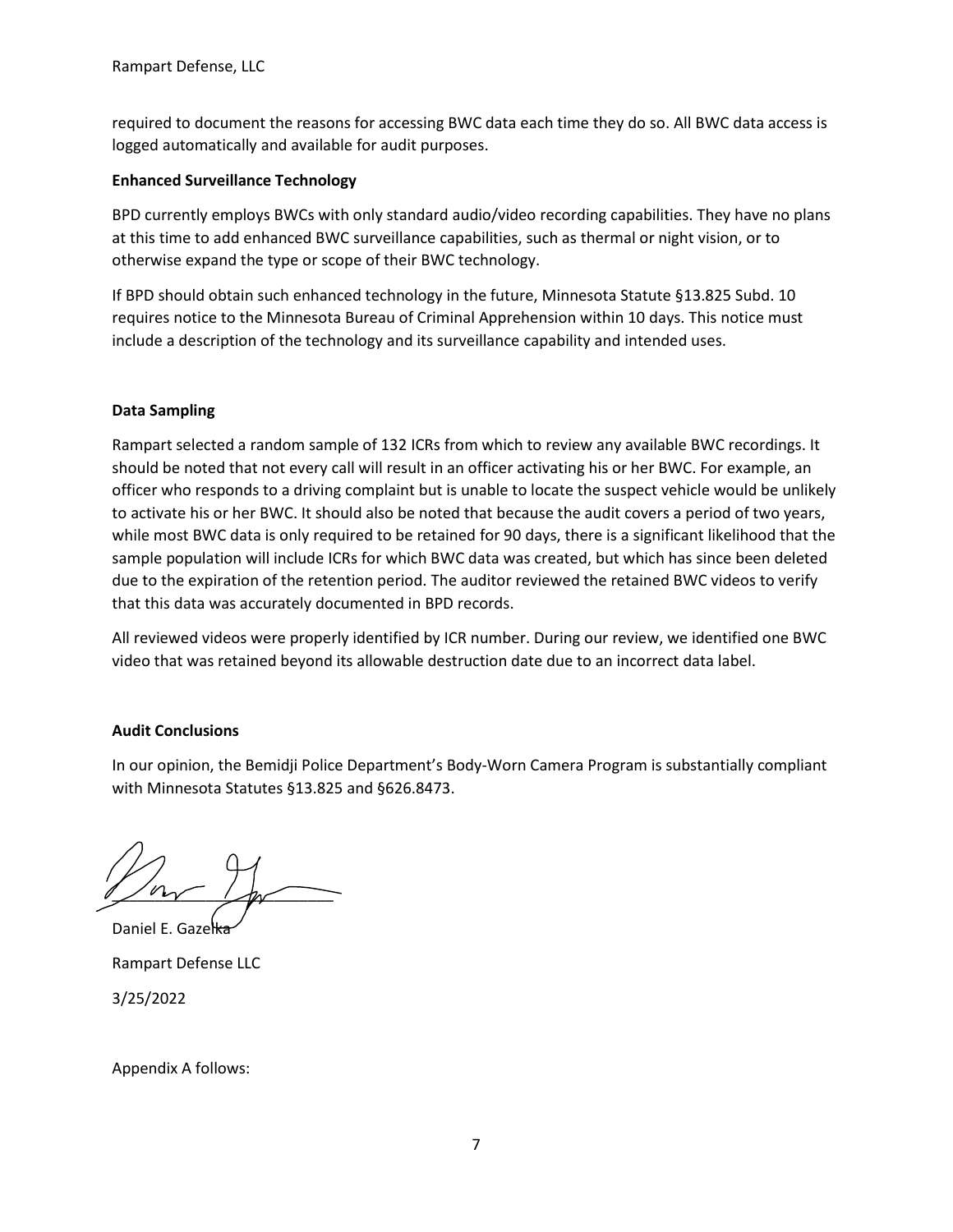# **APPENDIX A:**

BEMIDJI POLICE DEPARTMENT BODY-WORN CAMERA (BWC) AND SQUAD CAR VIDEO CAMERA (SCVC)

\_\_\_\_\_\_\_\_\_\_\_\_\_\_\_\_\_\_\_\_\_\_\_\_\_\_\_\_\_\_\_\_\_\_\_\_\_\_\_\_\_\_\_\_\_\_\_\_\_\_\_\_\_\_\_\_\_\_\_\_\_\_\_\_\_\_\_\_\_\_\_\_\_\_\_\_\_\_ POLICY #219 Purpose This policy sets forth guidelines governing the use of BWCs and SCVCs as well as administering the data that results. Compliance with these guidelines is mandatory, but it is recognized that officers must also attend to other primary duties and the safety of all concerned, sometimes in circumstances that are tense, uncertain, and rapidly evolving. Graham v. Connor, 490 U.S. 386, 397 (1989). Policy It is the policy of the Bemidji Police Department to authorize and require the use of departmentissued BWCs and SCVCs as set forth below, and to administer the resulting data as provided by law. The primary purpose of using body-worn-cameras (BWCs) and Squad car video cameras (SCVCs) is to capture evidence and accurately document police-citizen encounters. Scope This policy governs the use of BWCs and SCVCs by Bemidji Police Officers in the course of official duties. The chief or chief's designee may supersede this policy by providing specific instructions for BWC/SCVC use to individual officers, or providing specific instructions pertaining to particular events or classes of events, including but not limited to political rallies and demonstrations. This policy does not govern the use of surreptitious recording devices used in investigative or undercover operations. Definitions The following phrases have special meanings as used in this policy: A. Adversarial means a law enforcement encounter with a person that becomes confrontational, during which at least one person expresses anger, resentment, or hostility toward the other, or at least one person directs toward the other verbal conduct consisting of arguing, threatening, challenging, swearing, yelling, or shouting. Encounters in which a citizen demands to be recorded or initiates recording on his or her own are deemed adversarial. B. Body-worn camera (BWC) refers to a device worn by a peace officer that is capable of audio and video recordings. C. BWC/SCVC Administrator refers to designated personnel certified or trained in the operational use of BWC/SCVCs, storage and retrieval methods and procedures. The administrator assigns, tracks and maintains BWC/SCVC equipment, oversees needed repairs or replacement of equipment through the vendor, prepares for the biennial audit, Bemidji Police Department Policy #219: 1/1/2018 Body-Worn Cameras and Squad Car Video Cameras Page 2 controls user rights and access, and acts as a liaison with the vendor. The administrator is also responsible for the training of law enforcement operators on the use of the BWC/MVR. D. BWC/SCVC Technician refers to designated personnel certified or trained in the operational use of BWC/SCVCs, storage and retrieval methods and procedures. Responsibilities include; reproduction of recorded data and maintain dissemination records regarding disclosure of data in accordance with MN statutes §13.82 and §13.825. Maintain an inventory of BWC/ SCVC data in accordance with the General Records Retention Schedule for Minnesota Cities (GRRSMC). E. Evidentiary value means that the information may be useful as proof in a criminal prosecution, related civil or administrative proceeding, further investigation of an actual or suspected criminal act, or in considering an allegation against a law enforcement agency or officer. F. General Citizen Contact means an informal encounter with a citizen that is not and does not become law enforcement-related or adversarial, and a recording of the event would not yield information relevant to an ongoing investigation. Examples include, but are not limited to, assisting a motorist with directions, summoning a wrecker, or receiving generalized concerns from a citizen about crime trends in his or her neighborhood. G. Law enforcement-related information means information captured or available for capture by use of a BWC that has evidentiary value because it documents events with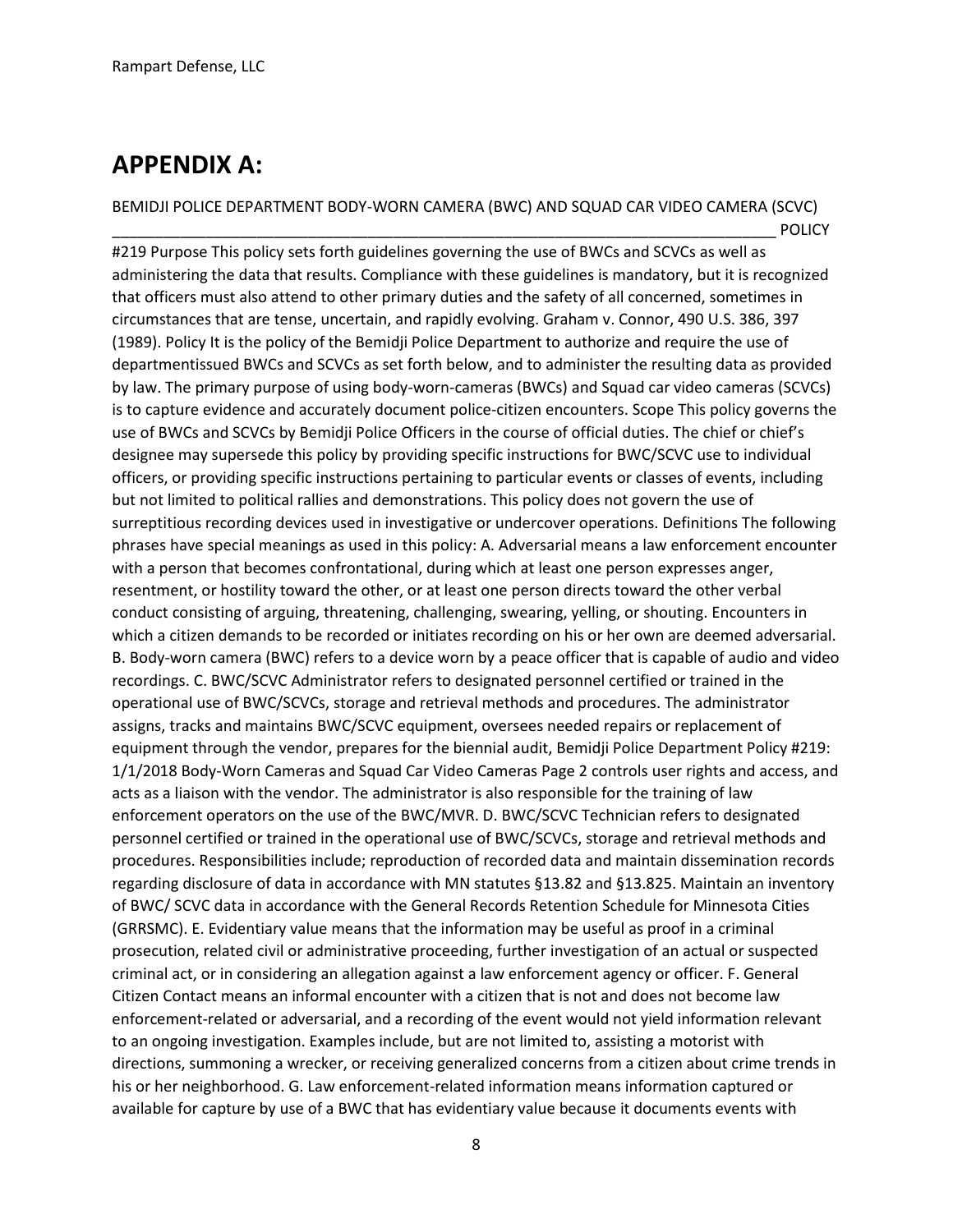respect to a stop, arrest, search, citation, or charging decision. H. Link camera feature refers to the ability to activate the BWC and SCVC through a single activation trigger. I. MGDPA or Data Practices Act refers to the Minnesota Government Data Practices Act, Minn. Stat. § 13.01, et seq. J. Official duties, for purposes of this policy, means that the officer is on duty and performing authorized law enforcement services on behalf of this agency. K. Recorded data refers to all digital multimedia captured by BWC's or SCVC's. L. Records Retention Schedule refers to the General Records Retention Schedule for Minnesota Cities (GRRSMC). M. Squad car video camera (SCVC) refers to a device installed in a vehicle that is capable of audio and video recordings. N. Unintentionally recorded footage is a video recording which results from an officer's inadvertence or neglect in operating the officer's BWC or SCVC, provided that no portion of the resulting recording has evidentiary value. Examples of unintentionally Bemidji Police Department Policy #219: 1/1/2018 Body-Worn Cameras and Squad Car Video Cameras Page 3 recorded footage include, but are not limited to, recordings during a vehicle check, recordings made in station house locker rooms, restrooms, and recordings made while officers were engaged in conversations of a non-business, personal nature with the expectation that the conversation was not being recorded. Use and Documentation A. Officers who have been issued BWCs shall operate and use them consistent with this policy. Officers may use only department-issued BWCs and SCVCs in the performance of official duties for this agency or when otherwise performing authorized law enforcement services as an employee of this department. B. At the beginning of each shift officers shall log-in to their issued BWCs and SCVCs with a unique ID to conduct a function test and to assure the devices are operating properly. This includes an individual test of each camera and the link cameras feature (when equipped). Officers noting a malfunction, damage, or loss shall promptly report the issue to the officer's supervisor or the officer in charge (OIC) and document the issue by creating a case in the records management system (RMS). Supervisors or OIC's shall take prompt action to address malfunctions and document the steps taken to solve the deficiency in the same RMS case. C. Officers should wear their issued BWCs at the location on their body and in the manner specified in training. D. Each officer has been issued a body microphone for the SCVC in their assigned squad. With the issuance of BWCs to each patrol officer, use of the SCVC body mic will no longer be required. However, if the officer's BWC is out of service for any reason, officers will be required to switch back to using their assigned body mic. E. Officers must document in their reports BWC / SCVC use and non-use as follows: 1. Whenever an officer makes a recording, the existence of the recording shall be documented in an incident report in the RMS. 2. Whenever an officer fails to record an activity that is required to be recorded under this policy or captures only a part of the activity, the officer must document the circumstances and reasons for not recording in an incident report. Supervisors shall review these reports and initiate any corrective action in accordance with the City of Bemidji's policy on discipline. F. The department will maintain the following records and documents relating to BWC use, which are classified as public data: 1. The total number of BWCs owned or maintained by the agency; Bemidji Police Department Policy #219: 1/1/2018 Body-Worn Cameras and Squad Car Video Cameras Page 4 2. A daily record of the total number of BWCs actually deployed and used by officers and, if applicable, the precincts in which they were used; 3. The total amount of recorded BWC data collected and maintained; and 4. This policy, together with the Records Retention Schedule. General Guidelines for Recording A. Officers shall activate their BWCs and SCVCs when anticipating that they will be involved in, become involved in, or witness other officers of this agency involved in a pursuit, Terry stop of a motorist or pedestrian, traffic enforcement, search, seizure, arrest, use of force, adversarial contact, all emergency driving situations, mental health calls, suspicious persons calls and during other activities likely to yield information having evidentiary value.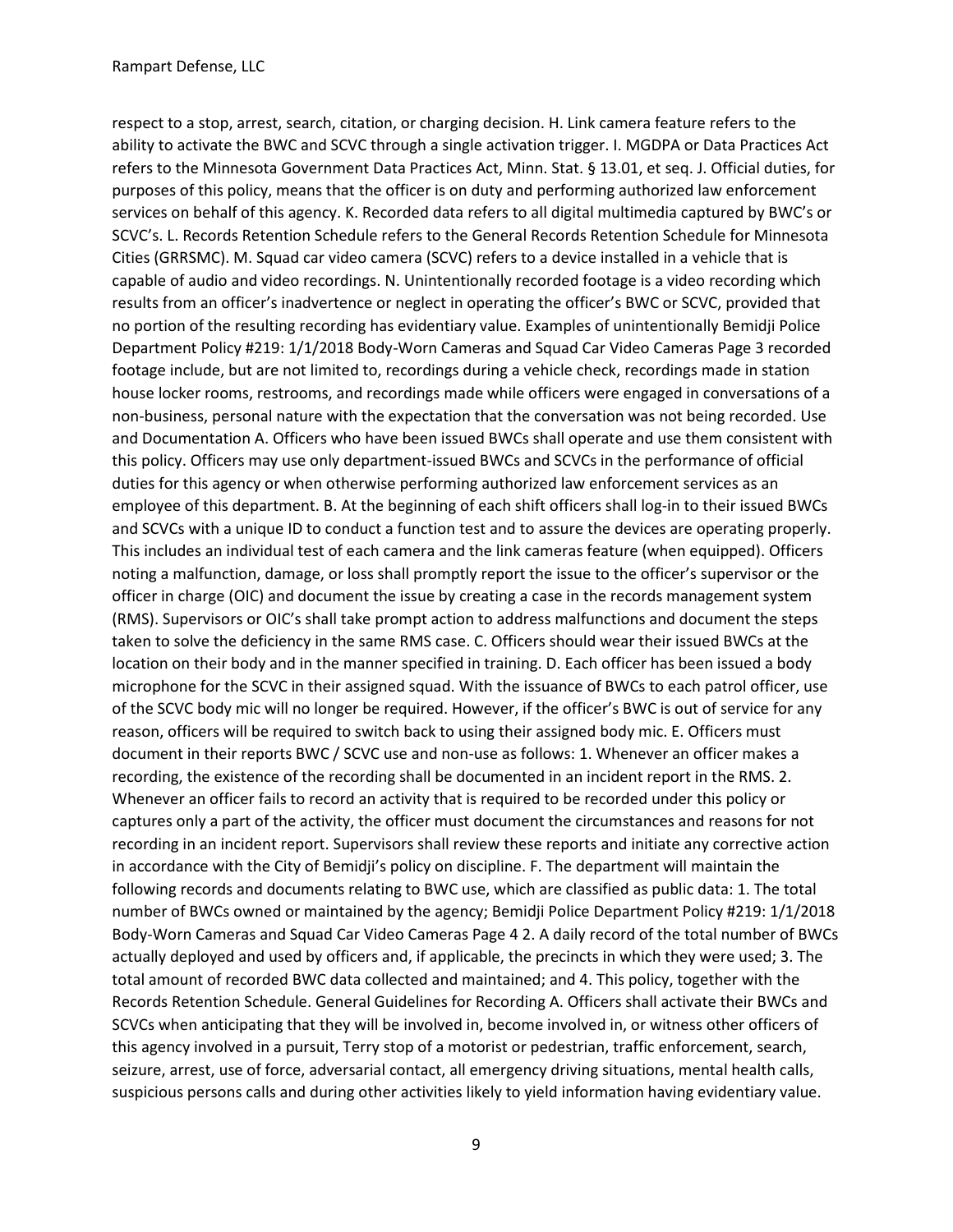However, officers need not activate their cameras when it would be unsafe, impossible, or impractical to do so, but such instances of not recording when otherwise required must be documented as specified in the Use and Documentation guidelines, part (D)(2) (above). B. The SCVC's are programmed to automatically activate when the squad's emergency lights are activated. They are also outfitted with a crash sensor which activates the SCVC when the squad is involved in a crash significant enough to trip the sensor. C. Officers have discretion to record or not record general citizen contacts. D. Officers have no affirmative duty to inform people that a BWC or SCVC is being operated or that the individuals are being recorded. E. Once activated, the BWC and/or SCVC should continue recording until the conclusion of the incident or encounter, or until it becomes apparent that additional recording is unlikely to capture information having evidentiary value. The officer having charge of a scene shall likewise direct the discontinuance of recording when further recording is unlikely to capture additional information having evidentiary value. If the recording is discontinued while an investigation, response, or incident is ongoing, officers shall state the reasons for ceasing the recording on camera before deactivating their BWC or SCVC. If circumstances change, officers shall reactivate their cameras as required by this policy to capture information having evidentiary value. F. Officers shall not intentionally block the BWC's audio or visual recording functionality to defeat the purposes of this policy. G. Notwithstanding any other provision in this policy, officers shall not use their BWCs to record other agency personnel during nonenforcement related activities, such as during pre- and post-shift time in locker rooms, during meal breaks, or during other private conversations, unless recording is authorized as part of an administrative or criminal investigation. Bemidji Police Department Policy #219: 1/1/2018 Body-Worn Cameras and Squad Car Video Cameras Page 5 Special Guidelines for Recording Officers may, in the exercise of sound discretion, determine: A. To use their BWCs to record any police-citizen encounter if there is reason to believe the recording would potentially yield information having evidentiary value, unless such recording is otherwise expressly prohibited. B. To use their BWCs to take recorded statements from persons believed to be victims of and witnesses to crimes, and persons suspected of committing crimes, considering the needs of the investigation and the circumstances pertaining to the victim, witness, or suspect. C. In addition, Officers need not record persons being provided medical care unless there is reason to believe the recording would document information having evidentiary value. However, when responding to an apparent mental health crisis or event, BWCs shall be activated as necessary to document any use of force and the basis for it along with any other information having evidentiary value. D. Officers shall use their BWCs and SCVCs to record their transportation and the physical transfer of persons in their custody to hospitals, detox and mental health care facilities, juvenile detention centers, and jails, but otherwise should not record in these facilities unless the officer anticipates witnessing a criminal event or being involved in or witnessing an adversarial encounter or use-of-force incident. Downloading and Labeling Data A. Each officer using a BWC and SCVC is responsible for transferring or assuring the proper transfer of the data from his or her camera(s) to the secure storage system by the end of that officer's shift. However, if the officer is involved in a shooting, in-custody death, or other law enforcement activity resulting in death or great bodily harm, a supervisor or investigator shall take custody of the officer's BWC and SCVC to assume responsibility for transferring the data. B. Officers shall label the BWC and SCVC data files at the time of video capture or transfer to storage, and should consult with a supervisor if in doubt as to the appropriate labeling. C. For each digital recording, officers shall select the proper Event ID from the drop down menu and enter the corresponding Incident Number. The Incident number is the eight (8) digit RMS case file number (e.g., 17000001). D. Officers should assign the event ID labels according to training. Bemidji Police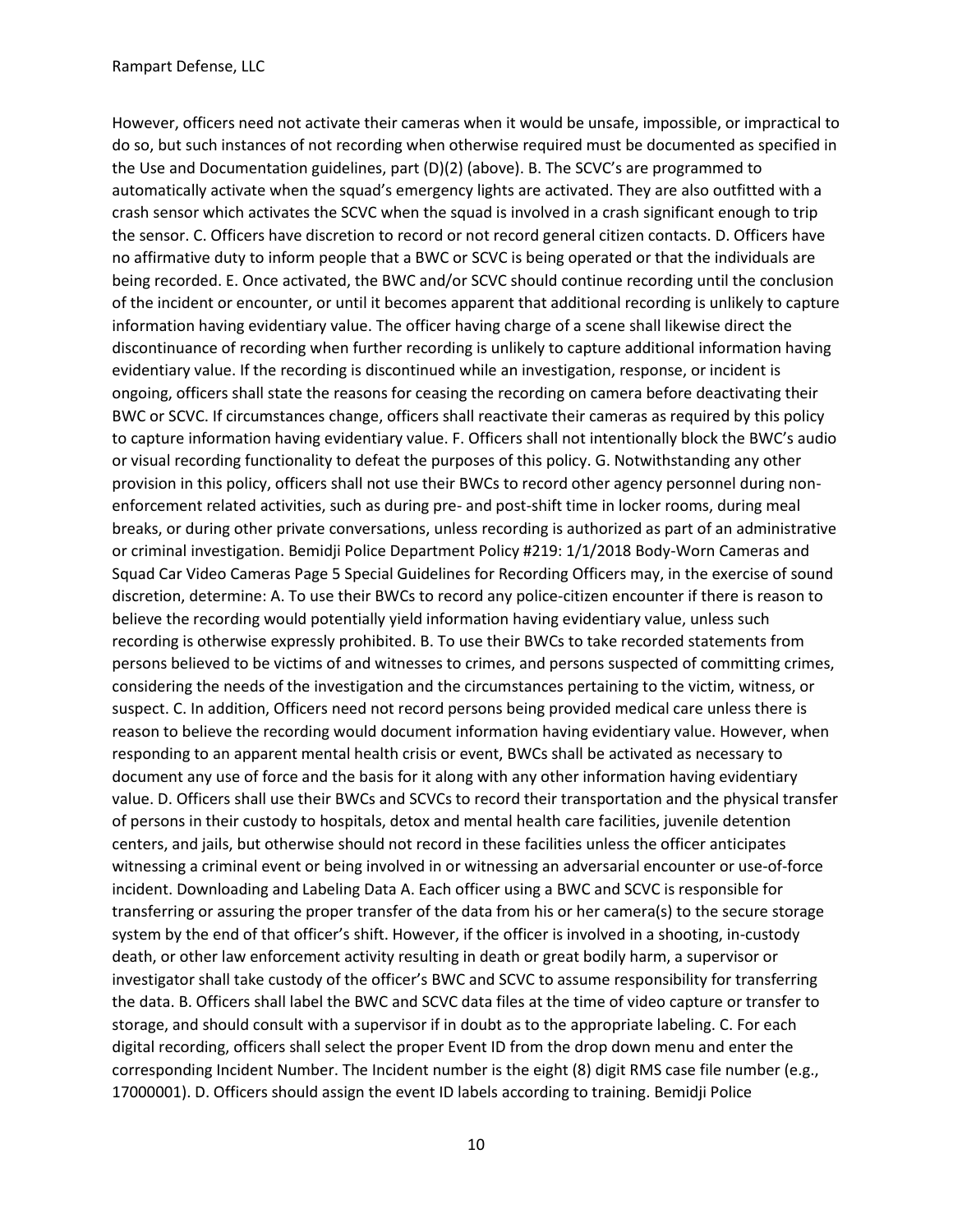Department Policy #219: 1/1/2018 Body-Worn Cameras and Squad Car Video Cameras Page 6 Administering Access to BWC AND SCVC Data: A. BWC Data subjects. Under Minnesota law, the following are considered data subjects for purposes of administering access to BWC data: 1. Any person or entity whose image or voice is documented in the data. 2. The officer who collected the data. 3. Any other officer whose voice or image is documented in the data, regardless of whether that officer is or can be identified by the recording. B. BWC data is presumptively private. BWC recordings are classified as private data about the data subjects unless there is a specific law that provides differently. As a result: 1. BWC data pertaining to people is presumed private, as is BWC data pertaining to businesses or other entities. 2. Some BWC data is classified as confidential (see C. below). 3. Some BWC data is classified as public (see D. below). C. Confidential data. BWC data that is collected or created as part of an active criminal investigation is confidential. This classification takes precedence over the "private" classification listed above and the "public" classifications listed below. D. BODY WORN CAMERA Public data. The following BWC data is public: 1. Data documenting the discharge of a firearm by a peace officer in the course of duty, other than for training or the killing of an animal that is sick, injured, or dangerous. 2. Data that documents the use of force by a peace officer that results in substantial bodily harm. 3. Data that a data subject requests to be made accessible to the public, subject to redaction. Data on any data subject (other than a peace officer) who has not consented to the public release must be redacted. In addition, any data on undercover officers must be redacted. 4. Data that documents the final disposition of a disciplinary action against a public employee. However, if another provision of the Data Practices Act classifies data as private or otherwise not public, the data retains that other classification. For instance, data that reveals protected identities under Minn. Stat. § 13.82, subd. 17 (e.g., certain victims, Bemidji Police Department Policy #219: 1/1/2018 Body-Worn Cameras and Squad Car Video Cameras Page 7 witnesses, and others) should not be released even if it would otherwise fit into one of the public categories listed above. E. SQUAD CAR VIDEO CAMERA Public data. Except for data defined in subdivision 2, 3 and 6 of Minnesota Statute § 13.82, Squad Car Video Camera (SCVC) data is considered criminal investigative data under Minnesota statute 13.82 subdivision 7. As such, all SCVC data is considered confidential or protected nonpublic while the investigation is active. Data that is part of an inactive investigation which are clearly offensive to common sensibilities are classified as private or nonpublic, provided that the existence of the data is disclosed to any person requesting access to the investigative data. The following SCVC data is public subject to the timeline identified in the GRRSMC: 1. Any data created that is not part of an active criminal investigation. 2. Inactive investigative data unless; i. The release of the data would jeopardize another ongoing investigation. ii. The release of data would reveal the identity of individuals protected under MN statute § 13.82 sub. 17. F. Access to BWC and SCVC data by non-employees. Officers shall refer members of the media or public seeking access to BWC and/or SCVC data to Beltrami County Records Department Supervisor who shall process the request in accordance with the MGDPA and other governing laws. In particular: 1. An individual shall be allowed to review recorded BWC and SCVC data about himor herself and other data subjects in the recording, but access shall not be granted: a. If the data was collected or created as part of an active investigation. b. To portions of the data that the agency would otherwise be prohibited by law from disclosing to the person seeking access, such as portions that would reveal identities protected by Minn. Stat. § 13.82, subd. 17. 2. Unless the data is part of an active investigation, an individual data subject shall be provided with a copy of the recording upon request, but subject to the following guidelines on redaction: a. Data on other individuals in the recording who do not consent to the release must be redacted. b. Data that would identify undercover officers must be redacted. c. Data on other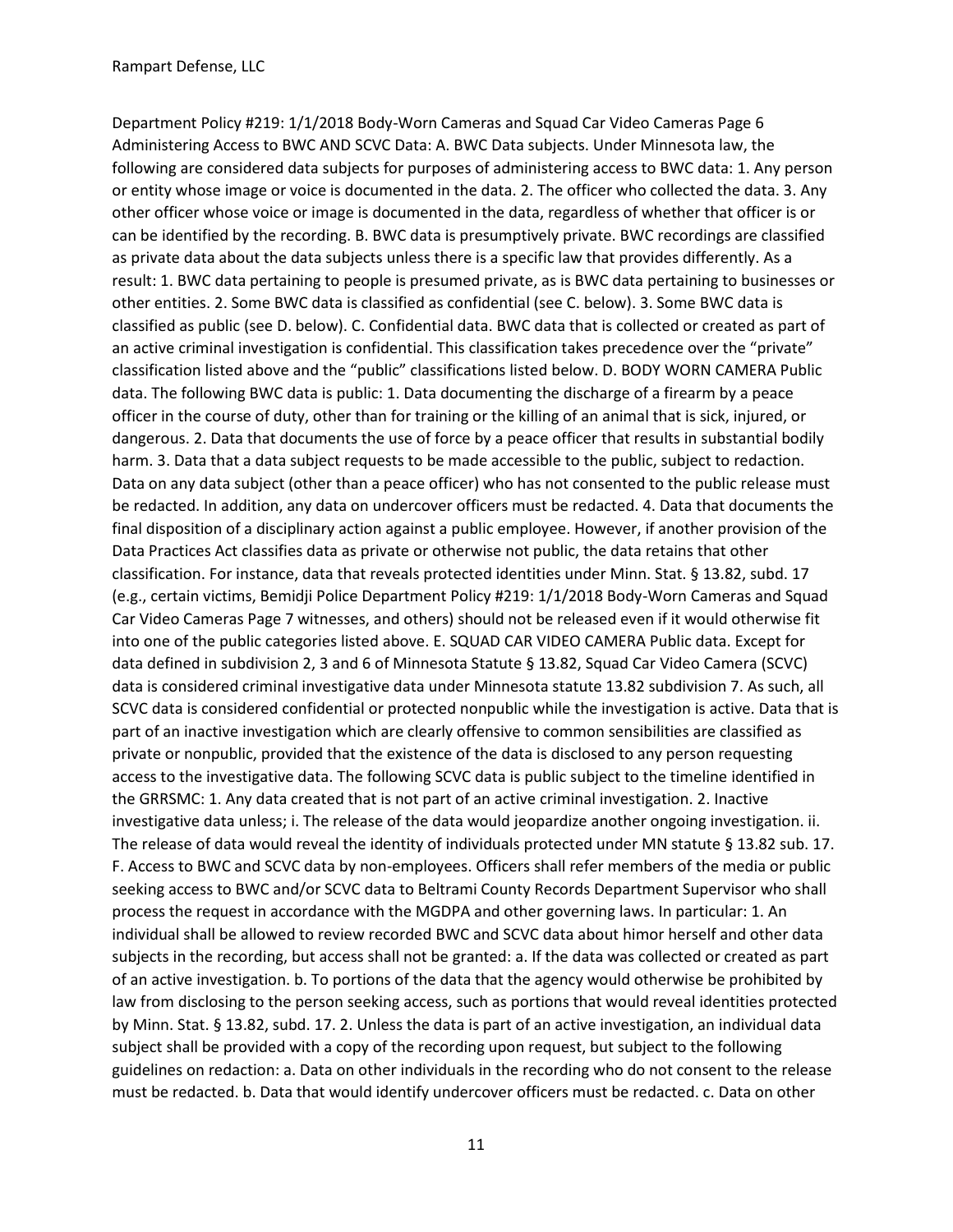officers who are not undercover, and who are on duty and engaged in the performance of official duties, may not be redacted. Bemidji Police Department Policy #219: 1/1/2018 Body-Worn Cameras and Squad Car Video Cameras Page 8 G. Access by peace officers and law enforcement employees. No employee may have access to the department's BWC and SCVC data except for legitimate law enforcement or data administration purposes: 1. Officers may access and view stored BWC and SCVC video only when there is a business need for doing so, including the need to defend against an allegation of misconduct or substandard performance. However, in the event an officer is involved in a critical incident resulting in substantial bodily harm, great bodily harm or death, viewing of any video prior to giving a statement will be at the discretion of the investigating agency. 2. Access to BCW and SCVC data may be granted to Bemidji Police Detectives for the purpose of investigation. The Chief of Police may allow others access to specific BWC and/or SCVC data as needed. 3. Agency personnel shall document their reasons for accessing stored BWC and SCVC data in the video management system as directed at the time of each access. 4. Agency personnel are prohibited from accessing BWC and/or SCVC data for nonbusiness reasons and from sharing the data for non-law enforcement related purposes, including but not limited to uploading BWC and SCVC data recorded or maintained by this agency to public and social media websites. 5. Employees seeking access to BWC and SCVC data for non-business reasons may make a request for it in the same manner as any member of the public. H. Other authorized disclosures of data. Officers may display portions of BWC and SCVC footage to witnesses as necessary for purposes of investigation as allowed by Minn. Stat. § 13.82, subd. 15, as may be amended from time to time. Officers should generally limit these displays in order to protect against the incidental disclosure of individuals whose identities are not public. Protecting against incidental disclosure could involve, for instance, showing only a portion of the video, showing only screen shots, muting the audio, or playing the audio but not displaying video. In addition, 1. BWC and SCVC data may be shared with other law enforcement agencies only for legitimate law enforcement purposes that are documented in writing at the time of the disclosure. 2. BWC and SCVC data shall be made available to prosecutors, courts, and other criminal justice entities as provided by law. Data Security Safeguards A. BWC and SCVC data will be uploaded through an approved vendor software platform to a secure server maintained by the Beltrami County MIS department or Cloud storage. Bemidji Police Department Policy #219: 1/1/2018 Body-Worn Cameras and Squad Car Video Cameras Page 9 B. Personally owned devices, including but not limited to computers and mobile devices, shall not be programmed or used to access or view agency BWC data. B. Officers shall not intentionally record, edit, alter, or erase any BWC or SCVC recording unless otherwise expressly authorized by the chief or the chief's designee. C. As required by Minn. Stat. § 13.825, subd. 9, as may be amended from time to time, this agency shall obtain an independent biennial audit of its BWC program. Agency Use of Data A. At least once a month, supervisors will randomly review BWC and SCVC usage by each officer they supervise to ensure compliance with this policy and to identify any performance areas in which additional training or guidance is required. This review will include a minimum of four (4) recordings which will be documented in a database maintained by this department. B. In addition, supervisors and other assigned personnel may access BWC and SCVC data for the purposes of reviewing or investigating a specific incident that has given rise to a complaint or concern about officer misconduct or performance. C. Nothing in this policy limits or prohibits the use of BWC or SCVC data as evidence of misconduct or as a basis for discipline. D. Officers should contact their supervisors to discuss retaining and using BWC footage for training purposes. Officer objections to preserving or using certain footage for training will be considered on a case-by-case basis. Field training officers may utilize BWC data with trainees for the purpose of providing coaching and feedback on the